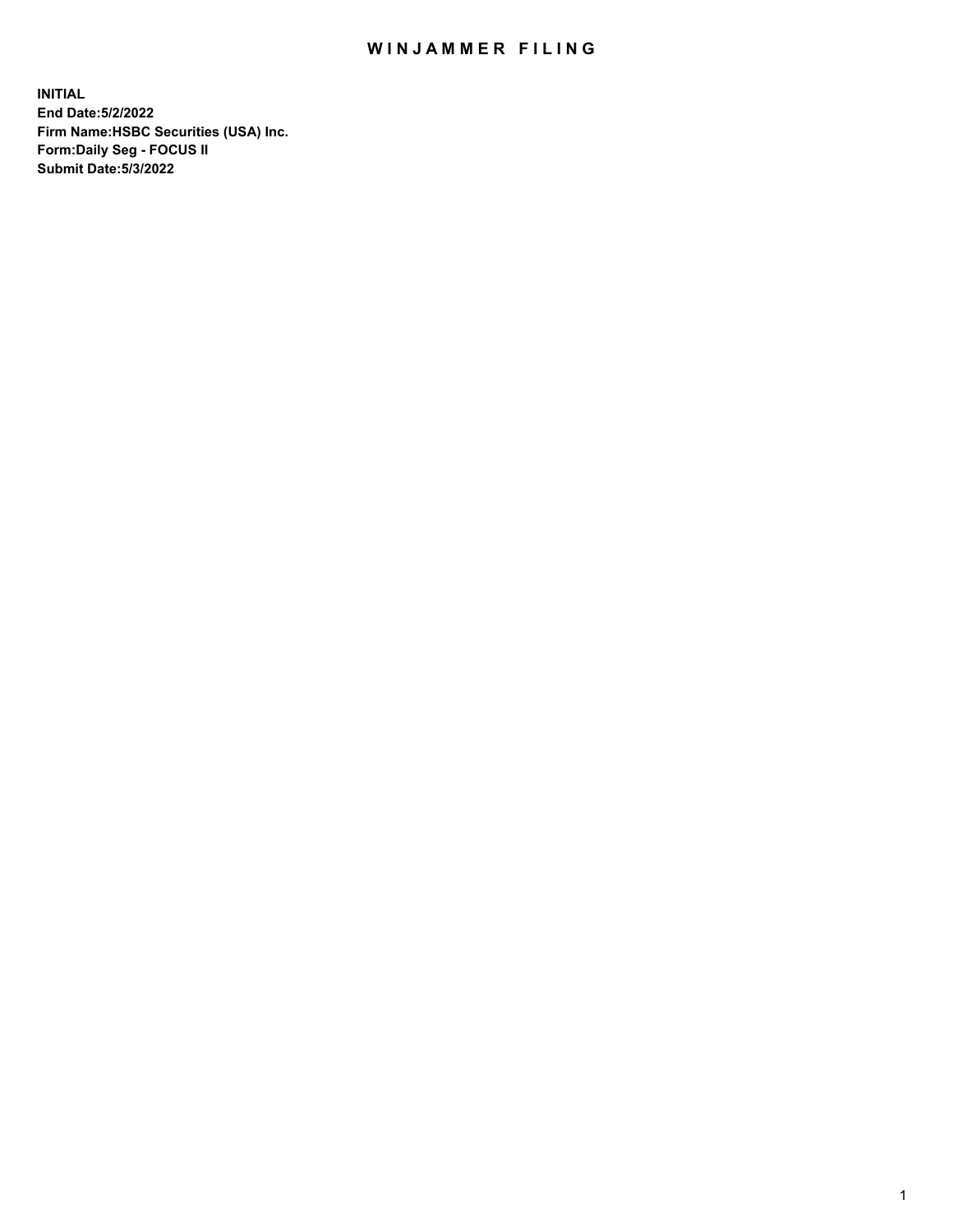**INITIAL End Date:5/2/2022 Firm Name:HSBC Securities (USA) Inc. Form:Daily Seg - FOCUS II Submit Date:5/3/2022 Daily Segregation - Cover Page**

| Name of Company                                                                                                                                                                                                                                                                                                                | <b>HSBC Securities (USA) Inc.</b>                          |
|--------------------------------------------------------------------------------------------------------------------------------------------------------------------------------------------------------------------------------------------------------------------------------------------------------------------------------|------------------------------------------------------------|
| <b>Contact Name</b>                                                                                                                                                                                                                                                                                                            | <b>Michael Vacca</b>                                       |
| <b>Contact Phone Number</b>                                                                                                                                                                                                                                                                                                    | 212-525-7951                                               |
| <b>Contact Email Address</b>                                                                                                                                                                                                                                                                                                   | michael.vacca@us.hsbc.com                                  |
| FCM's Customer Segregated Funds Residual Interest Target (choose one):<br>a. Minimum dollar amount: ; or<br>b. Minimum percentage of customer segregated funds required:% ; or<br>c. Dollar amount range between: and; or<br>d. Percentage range of customer segregated funds required between:% and%.                         | 132,000,000<br><u>0</u><br>0 <sub>0</sub><br>00            |
| FCM's Customer Secured Amount Funds Residual Interest Target (choose one):<br>a. Minimum dollar amount: ; or<br>b. Minimum percentage of customer secured funds required:%; or<br>c. Dollar amount range between: and; or<br>d. Percentage range of customer secured funds required between:% and%.                            | 15,000,000<br><u>0</u><br>0 <sub>0</sub><br>0 <sub>0</sub> |
| FCM's Cleared Swaps Customer Collateral Residual Interest Target (choose one):<br>a. Minimum dollar amount: ; or<br>b. Minimum percentage of cleared swaps customer collateral required:% ; or<br>c. Dollar amount range between: and; or<br>d. Percentage range of cleared swaps customer collateral required between:% and%. | 83,000,000<br><u>0</u><br><u>00</u><br>00                  |

Attach supporting documents CH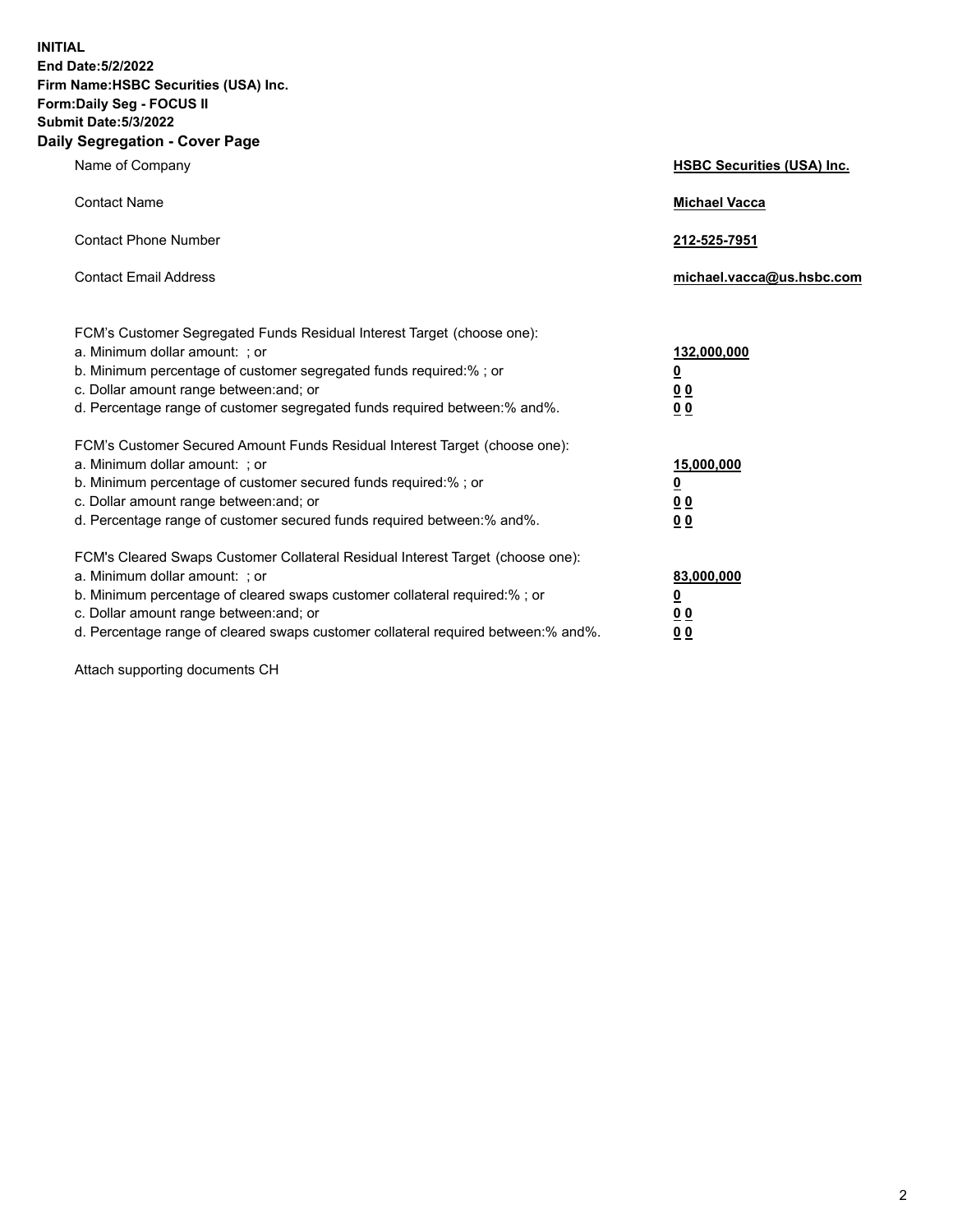**INITIAL End Date:5/2/2022 Firm Name:HSBC Securities (USA) Inc. Form:Daily Seg - FOCUS II Submit Date:5/3/2022 Daily Segregation - Secured Amounts** Foreign Futures and Foreign Options Secured Amounts Amount required to be set aside pursuant to law, rule or regulation of a foreign government or a rule of a self-regulatory organization authorized thereunder **0** [7305] 1. Net ledger balance - Foreign Futures and Foreign Option Trading - All Customers A. Cash **131,127,389** [7315] B. Securities (at market) **43,984,468** [7317] 2. Net unrealized profit (loss) in open futures contracts traded on a foreign board of trade **-20,210,300** [7325] 3. Exchange traded options a. Market value of open option contracts purchased on a foreign board of trade **0** [7335] b. Market value of open contracts granted (sold) on a foreign board of trade **0** [7337] 4. Net equity (deficit) (add lines 1. 2. and 3.) **154,901,557** [7345] 5. Account liquidating to a deficit and account with a debit balances - gross amount **506,152** [7351] Less: amount offset by customer owned securities **-496,778** [7352] **9,374** [7354] 6. Amount required to be set aside as the secured amount - Net Liquidating Equity Method (add lines 4 and 5) **154,910,931** [7355] 7. Greater of amount required to be set aside pursuant to foreign jurisdiction (above) or line 6. **154,910,931** [7360] FUNDS DEPOSITED IN SEPARATE REGULATION 30.7 ACCOUNTS 1. Cash in banks A. Banks located in the United States **22,246,879** [7500] B. Other banks qualified under Regulation 30.7 **0** [7520] **22,246,879** [7530] 2. Securities A. In safekeeping with banks located in the United States **43,984,468** [7540] B. In safekeeping with other banks qualified under Regulation 30.7 **0** [7560] **43,984,468** [7570] 3. Equities with registered futures commission merchants A. Cash **0** [7580] B. Securities **0** [7590] C. Unrealized gain (loss) on open futures contracts **0** [7600] D. Value of long option contracts **0** [7610] E. Value of short option contracts **0** [7615] **0** [7620] 4. Amounts held by clearing organizations of foreign boards of trade A. Cash **0** [7640] B. Securities **0** [7650] C. Amount due to (from) clearing organization - daily variation **0** [7660] D. Value of long option contracts **0** [7670] E. Value of short option contracts **0** [7675] **0** [7680] 5. Amounts held by members of foreign boards of trade A. Cash **143,651,256** [7700] B. Securities **0** [7710] C. Unrealized gain (loss) on open futures contracts **-20,210,300** [7720] D. Value of long option contracts **0** [7730] E. Value of short option contracts **0** [7735] **123,440,956** [7740] 6. Amounts with other depositories designated by a foreign board of trade **0** [7760] 7. Segregated funds on hand **0** [7765] 8. Total funds in separate section 30.7 accounts **189,672,303** [7770] 9. Excess (deficiency) Set Aside for Secured Amount (subtract line 7 Secured Statement Page 1 from Line 8) **34,761,372** [7380] 10. Management Target Amount for Excess funds in separate section 30.7 accounts **15,000,000** [7780] 11. Excess (deficiency) funds in separate 30.7 accounts over (under) Management Target **19,761,372** [7785]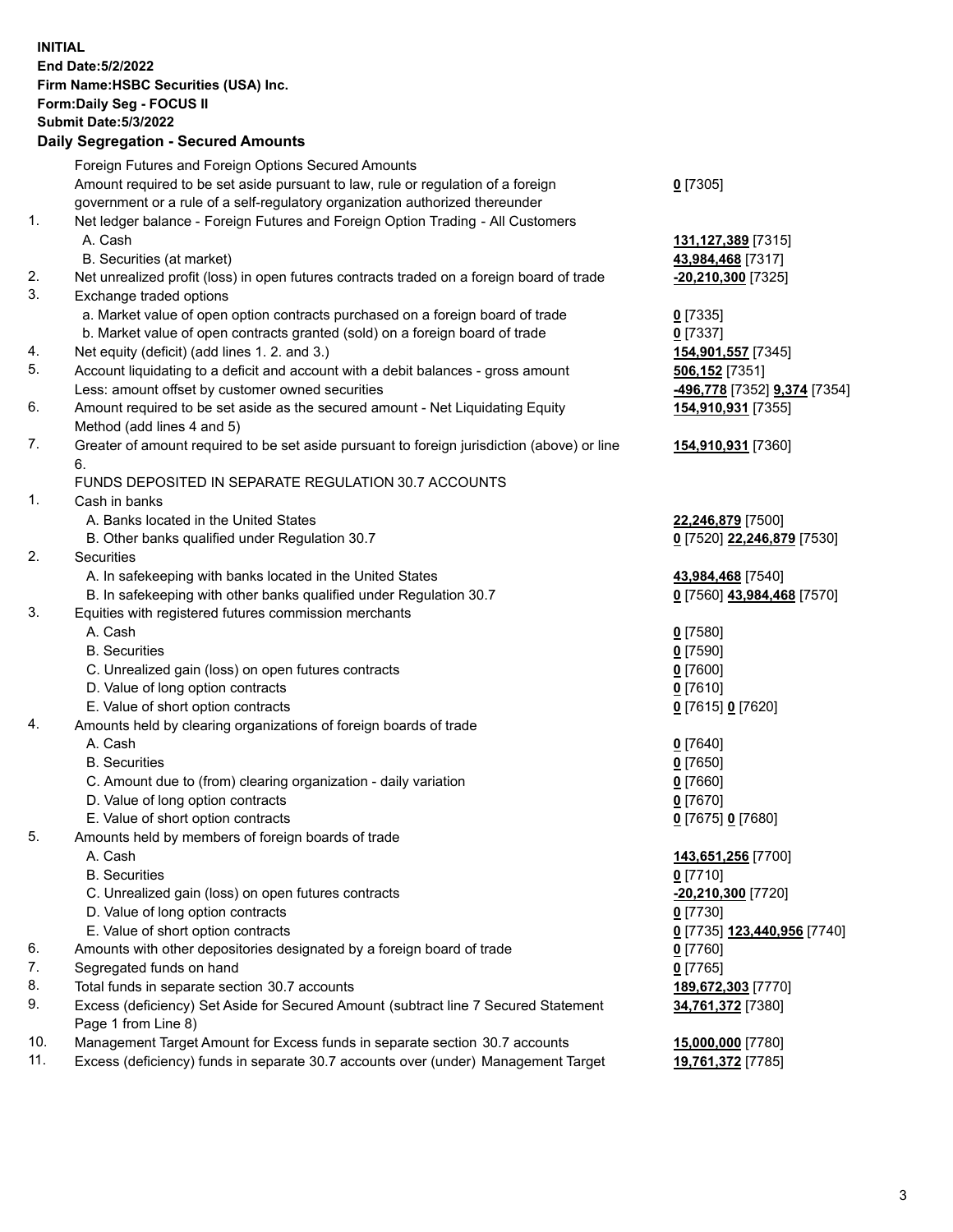|     | <b>INITIAL</b><br>End Date: 5/2/2022<br>Firm Name: HSBC Securities (USA) Inc.<br>Form: Daily Seg - FOCUS II<br><b>Submit Date: 5/3/2022</b> |                                  |
|-----|---------------------------------------------------------------------------------------------------------------------------------------------|----------------------------------|
|     | Daily Segregation - Segregation Statement                                                                                                   |                                  |
|     | SEGREGATION REQUIREMENTS(Section 4d(2) of the CEAct)                                                                                        |                                  |
| 1.  | Net ledger balance                                                                                                                          |                                  |
|     | A. Cash                                                                                                                                     | 4,387,690,613 [7010]             |
|     | B. Securities (at market)                                                                                                                   | 1,120,522,627 [7020]             |
| 2.  | Net unrealized profit (loss) in open futures contracts traded on a contract market                                                          | -2,064,912,463 [7030]            |
| 3.  | Exchange traded options                                                                                                                     |                                  |
|     | A. Add market value of open option contracts purchased on a contract market                                                                 | 6,026,786,727 [7032]             |
|     | B. Deduct market value of open option contracts granted (sold) on a contract market                                                         | -1,179,616,069 [7033]            |
| 4.  | Net equity (deficit) (add lines 1, 2 and 3)                                                                                                 | 8,290,471,435 [7040]             |
| 5.  | Accounts liquidating to a deficit and accounts with                                                                                         |                                  |
|     | debit balances - gross amount                                                                                                               | 74,067,548 [7045]                |
|     | Less: amount offset by customer securities                                                                                                  | -74,047,542 [7047] 20,006 [7050] |
| 6.  | Amount required to be segregated (add lines 4 and 5)                                                                                        | 8,290,491,441 [7060]             |
|     | FUNDS IN SEGREGATED ACCOUNTS                                                                                                                |                                  |
| 7.  | Deposited in segregated funds bank accounts                                                                                                 |                                  |
|     | A. Cash                                                                                                                                     | 7,438,920 [7070]                 |
|     | B. Securities representing investments of customers' funds (at market)                                                                      | $0$ [7080]                       |
|     | C. Securities held for particular customers or option customers in lieu of cash (at                                                         | 287,927,237 [7090]               |
|     | market)                                                                                                                                     |                                  |
| 8.  | Margins on deposit with derivatives clearing organizations of contract markets                                                              |                                  |
|     | A. Cash                                                                                                                                     | 2,228,851,247 [7100]             |
|     | B. Securities representing investments of customers' funds (at market)                                                                      | 174,327,922 [7110]               |
|     | C. Securities held for particular customers or option customers in lieu of cash (at<br>market)                                              | 773,273,855 [7120]               |
| 9.  | Net settlement from (to) derivatives clearing organizations of contract markets                                                             | 55,318,169 [7130]                |
| 10. | Exchange traded options                                                                                                                     |                                  |
|     | A. Value of open long option contracts                                                                                                      | 6,026,786,727 [7132]             |
|     | B. Value of open short option contracts                                                                                                     | -1,179,616,069 [7133]            |
| 11. | Net equities with other FCMs                                                                                                                |                                  |
|     | A. Net liquidating equity                                                                                                                   | 313,456 [7140]                   |
|     | B. Securities representing investments of customers' funds (at market)                                                                      | $0$ [7160]                       |
|     | C. Securities held for particular customers or option customers in lieu of cash (at<br>market)                                              | 22,492,188 [7170]                |
| 12. | Segregated funds on hand                                                                                                                    | 36,829,347 [7150]                |
| 13. | Total amount in segregation (add lines 7 through 12)                                                                                        | 8,433,942,999 [7180]             |
| 14. | Excess (deficiency) funds in segregation (subtract line 6 from line 13)                                                                     | 143,451,558 [7190]               |
| 15. | Management Target Amount for Excess funds in segregation                                                                                    | 132,000,000 [7194]               |
| 16. | Excess (deficiency) funds in segregation over (under) Management Target Amount                                                              | 11,451,558 [7198]                |

Excess